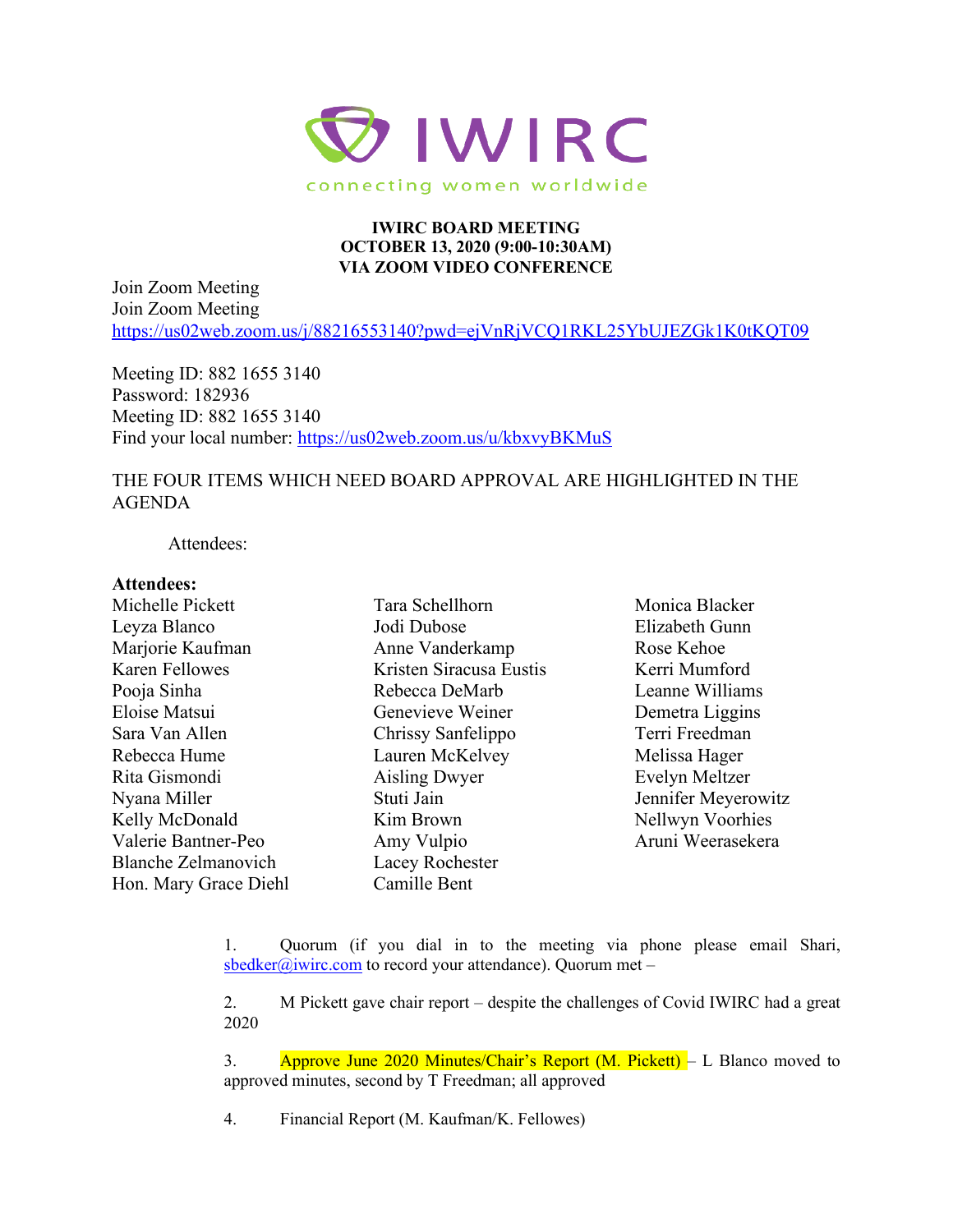a) Financial results to September 2020 – M Kaufman gave financial update, including sponsorship and budget

b) Sponsorship 2021

c) Budget 2021 -M Kaufman discussed budget; L Blanco moved to approve 2021 budget, second by K Fellows; all approved

5. Committee Reports. The following committee reports were received and are attached for review prior to meeting:

a) Networks – K McDonald gave summary of report.

b) Membership – Blanche gave summary of report. Will be doing more new member virtual happy hours for new members to meet other members.

c) Programming – T Shellhorn gave summary of report.

d) Strategic initiatives – MG Diehl gave summary of report and discussed Frist Gen event; S Bedker noted we already have 18 people signed up for the next event on November 18<sup>th</sup>.

e) UNCITRAL – see report

6. Regional Reports. The following Regional reports were received and are attached for review prior to meeting:

a) Asia - E Matsui and P Sinha gave update. Several events planned between the Asia network's. They received good feedback on the Asia leadership program that was held for all board members in the region, similar to the Intl Summit. 2 ladies interested in starting a Korea network attended the leadership sessions also.

b) Canada-S. Van Allen said their has been a downward trend in Canadian memberships. They have a very promising business development coaching program in the works that will have two tracks, one for new practitioners and one for established practitioners.

c) Europe-R. Gismondi reported there have been talks with women throughout Europe who are interested in participating. Possible INSOL Europe panel.

d) Latin America-N. Miller gave summary of report. Biggest news America Latina network up and running

e) U.S.-K. McDonald gave summary of report

7. Expansion opportunities (S. Bedker, K. McDonald, L. McKelvey, L. Blanco)

a) International Networks-L. McKelvey stated interest from New Zealand and South Africa outside of the current regions and she has been in touch with all the regional directors for other possibilities as outlined in her report.

b) Domestic networks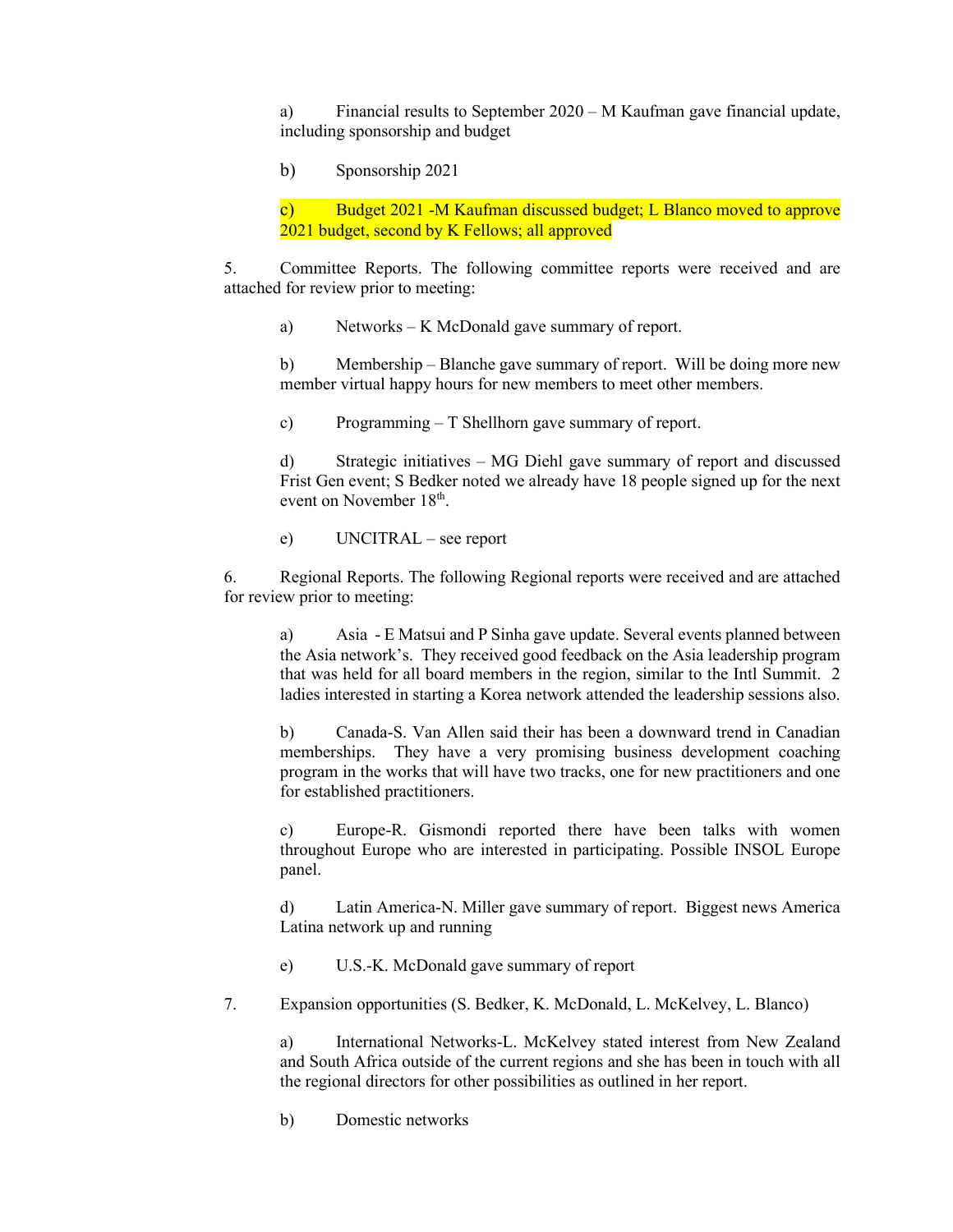8. Membership fee proposal for Latin America/South America network – M Pickett discussed using the same membership fee structure for Latin/South America as used in Asia (\$100 US), no rebates to the network. N Voohies spoke in support of proposal. E Matsui also spoke in support of the proposal and that the structure works well in Asia. For those member who have paid the \$250, it is proposed to extend membership for 2.5 years. Motion to approve made by R Hume and second by T Freedman; all approved.

9. Feedback from Leadership Summit and next steps-M Pickett referred to the details in her report with overall goal to continue to explore global connections by virtual and hybrid events to continue to be relevant including translations. N. Voorhies indicated she has an inexpensive option for translation as needed.

- 10. International, regional & local events (M. Pickett, S. Bedker, Regional Directors)
	- a) Insolvency 2020 IWIRC Panel
	- b) WOYR, Founder & Rising Star Award Presentations
		- (1) WOYR & Ryan Award October 16, 2020
		- (2) Melnik October 19, 2020 in North America (Oct 20 in Asia)
		- (3) First Generation Networking –November 18, 2020
		- (4) Rising Star December 15, 2020

11. Be Inspired, Be Informed, Be Connected Logos-M. Pickett to help make events more easily identifiable as we have seen that different people have different interests in what programming they want to attend.

12. Code of Conduct (M. Pickett/K. Fellowes) – K Fellows discussed Code of Conduct for IWIRC, includes whistle blower and conflict of interest policies; intended to cover all directors and board members as well as Shari's staff. Everyone who is part of IWIRC is to sign off, which board members will sign when you become a board member. K Fellows moved to approve and adopt Code of Conduct, second by C Bent; all approved.

- 13. COVID 19 (M. Pickett/Program Committee/All)
	- a) Round table on how networks, regions are dealing with COVID-19
	- b) Expectations for 2021?

14. Communications contract/ J. Mercer Proposal-M. Pickett reported social media presence has increased in 2020, but the exec thought a yearly strategic plan for communications would help the volunteers on the committee. Those on the call agreed.

15. Slating 2021 Update (C. Basler)-M. Pickett reported that Sept. 15 was deadline and that C. Basler is putting together the slating committee to meet in Oct and Nov with process to be complete by end of Nov and bootcamp in Dec.

16. Other Business